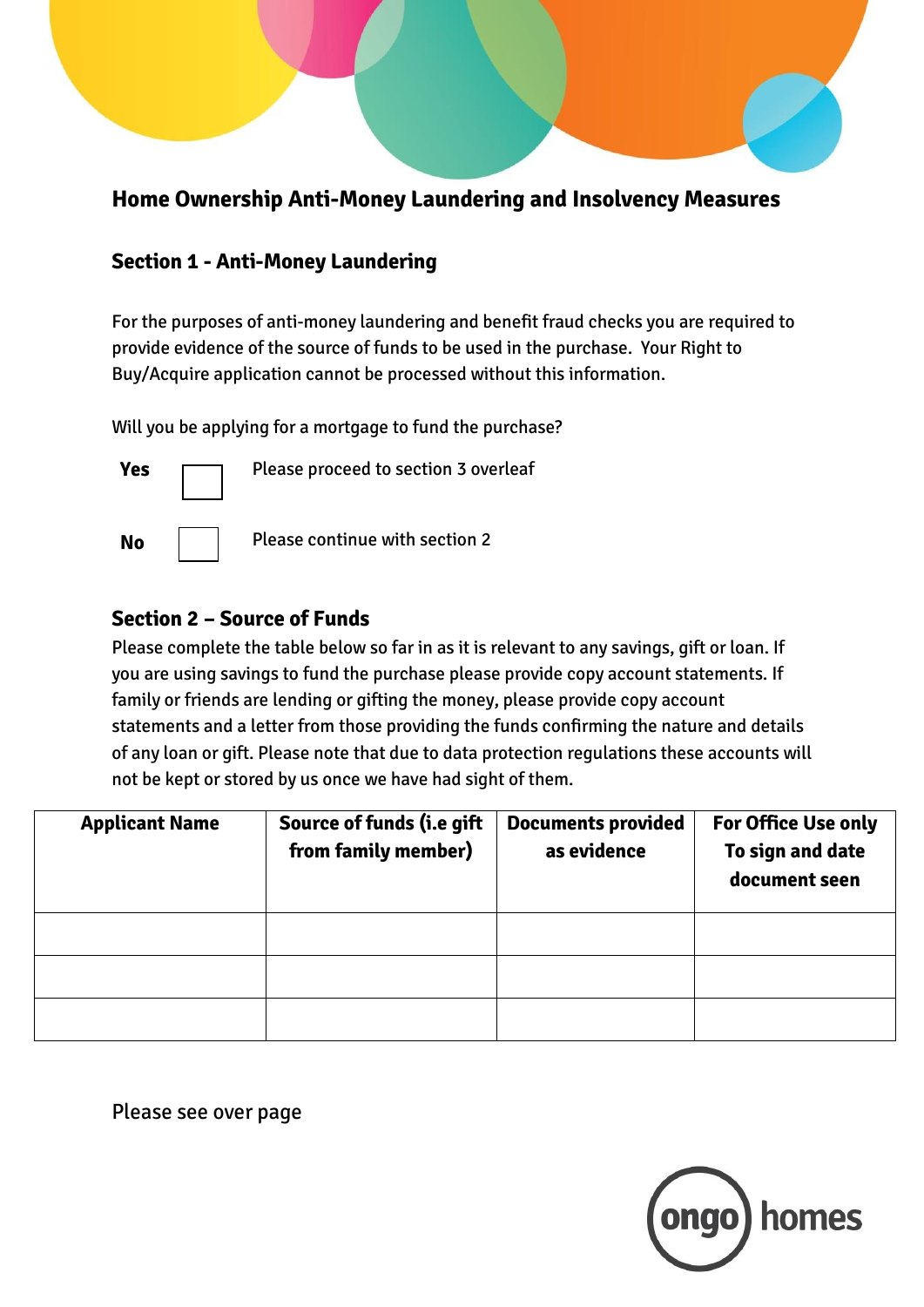#### **Section 3 – Insolvency Declaration**

This declaration must be given by each tenant and family member sharing the Right to Buy/Acquire.

Any person knowingly making a false statement or representation in securing services, property or the "Right to Buy", which causes a loss, material gain, evasion of liability or pecuniary advantage for the benefit of themselves or another, may be prosecuted under any and all relevant legislation.

By signing below you confirm that the information provided on this form is correct and make the following declarations:

- I declare that I do not have a bankruptcy petition pending, or a receiving order in force against me.
- I declare that I have not made a composition or arrangement with creditors, the terms of which remain to be fulfilled.
- I declare that I am not an un-discharged bankrupt.

| <b>Address</b>              |     |    |                                 |     |    |  |
|-----------------------------|-----|----|---------------------------------|-----|----|--|
| Is this property<br>a flat? | Yes | No | Is this property<br>a bungalow? | Yes | No |  |

| No |  |
|----|--|
|    |  |
|    |  |
|    |  |

| <b>Surname</b> | <b>Other names</b> | <b>Signature</b> | <b>Date</b> |
|----------------|--------------------|------------------|-------------|
|                |                    |                  |             |
|                |                    |                  |             |
|                |                    |                  |             |
|                |                    |                  |             |
|                |                    |                  |             |
|                |                    |                  |             |

#### Data Protection Statement

Any personal information you provide to us on this form will be treated in accordance with current UK data protection law and our data protection policies, procedures and privacy notices in place from time to time. For full details of how we will use your personal information and comply with current UK data protection law please see our privacy notice. A copy of our privacy notice is available at www.ongo.co.uk or on request.

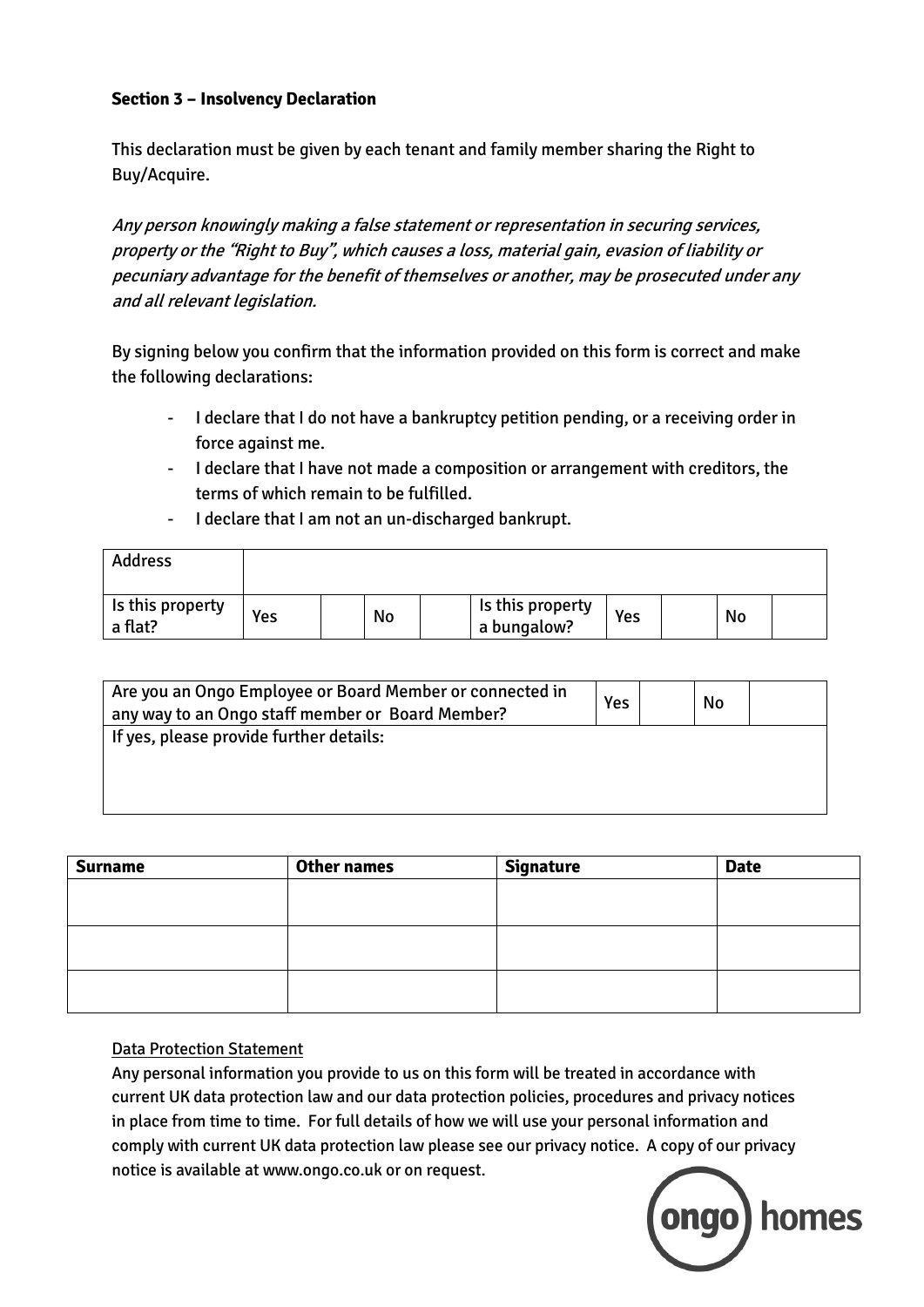